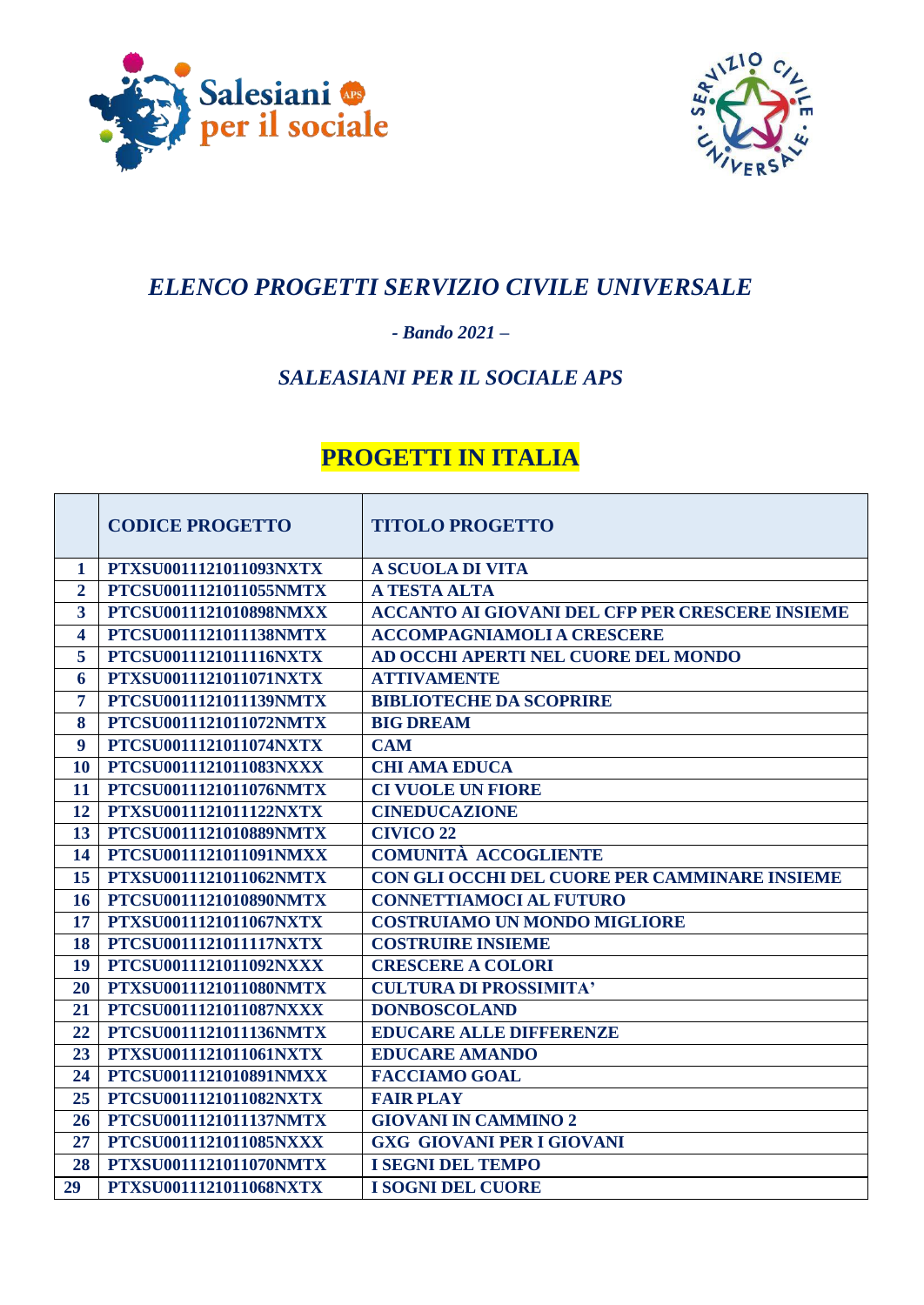| 30 | PTXSU0011121011078NMTX        | <b>IL FUTURO E' LA NOSTRA MISSIONE</b>                 |
|----|-------------------------------|--------------------------------------------------------|
| 31 | PTXSU0011121011066NMTX        | <b>IL LINGUAGGIO DEI SEGNI</b>                         |
| 32 | PTXSU0011121011065NXTX        | <b>IL SUONO DELLE EMOZIONI</b>                         |
| 33 | PTCSU0011121011088NXXX        | <b>IMPARARE FACENDO</b>                                |
| 34 | PTCSU0011121011090NMXX        | <b>IN CORTILE PER INCONTRARSI</b>                      |
| 35 | PTXSU0011121011064NXTX        | <b>INSEGNI APPRENDI</b>                                |
|    |                               |                                                        |
| 36 | PTCSU0011121011096NMXX        | <b>INSIEME PER UNA SOCIETA' INCLUSIVA</b>              |
| 37 | PTXSU0011121011056NMTX        | <b>INSIEME SIAMO INSUPERABILI</b>                      |
| 38 | PTCSU0011121011084NXTX        | <b>INTELLIGENZA NELLE MANI</b>                         |
| 39 | PTCSU0011121011079NMTX        | <b>IO ABITO QUI</b>                                    |
| 40 | PTCSU0011121011060NMTX        | <b>ISA - INCLUSIONE SOSTEGNO AIUTO</b>                 |
| 41 | PTCSU0011121011075NXTX        | <b>JUMP</b>                                            |
| 42 | PTCSU0011121011118NXXX        | <b>LABORATORIO RAGAZZI 2.0</b>                         |
| 43 | PTCSU0011121011057NXTX        | LASCIAMO IL MONDO UN PÒ MIGLIORE DI COME LO            |
|    |                               | <b>ABBIAMO TROVATO</b>                                 |
| 44 | PTXSU0011121011069NMTX        | <b>LE FORME DELL'AMORE</b>                             |
| 45 | PTCSU0011121011073NMTX        | <b>L'OFFICINA DELLE IDEE</b>                           |
| 46 | PTCSU0011121011134NMTX        | <b>NESSUNO ESCLUSO</b>                                 |
| 47 | PTCSU0011121011058NMTX        | NON ABBIATE PAURA DI SOGNARE COSE GRANDI               |
| 48 | PTXSU0011121011140NMTX        | <b>NON LASCIAMOLE SOLE</b>                             |
| 49 | PTXSU0011121011086NMXX        | <b>NUOVI ORIZZONTI</b>                                 |
| 50 | PTCSU0011121011141NMTX        | <b>OBIETTIVO ACCOGLIENZA</b>                           |
| 51 | PTCSU0011121010899NXXX        | <b>ORIZZONTE SCUOLA</b>                                |
| 52 | PTXSU0011121010897NXTX        | <b>RI-ENTRO</b>                                        |
| 53 | <b>PTXSU0011121011135NMTX</b> | SPAZIO ALL'ACCOGLIENZA                                 |
| 54 | PTCSU0011121014451NXTX        | <b>SPAZIO FORMAZIONE</b>                               |
| 55 | PTCSU0011121011081NMTX        | <b>STELLA COMETA</b>                                   |
| 56 | PTCSU0011121010888NMTX        | T.A.G. (TERRITORIO, AVANGUARDIA EDUCATIVA,             |
|    |                               | <b>GIOVANI</b> )                                       |
| 57 | PTCSU0011121011089NXXX        | <b>UN MONDO A COLORI</b>                               |
| 58 | PTXSU0011121011095NXTX        | UNIVERSITÀ PONTIFICIA SALESIANA: POLO                  |
|    |                               | <b>CULTURALE INCLUSIVO EACCESSIBILE</b>                |
| 59 | PTCSU0011121011094NXTX        | VITA DA ORATORIO                                       |
| 60 | PTXSU0011121011063NXTX        | <b>VOCE DI CHI NON HA VOCE</b>                         |
| 61 | PTXSU0011121011120NXTX        | <b>VOLARE ALTO</b>                                     |
| 62 | PTCSU0011121011077NXTX        | <b>WHATSUP</b>                                         |
| 63 | PTXSU0011121011103NXXX        | <b>IL CIRCOLO DEI SEMPREVERDI</b>                      |
| 64 | PTCSU0011121011104NXXX        | <b>UNA NUOVA PRIMAVERA</b>                             |
| 65 | PTXSU0011121011109NXXX        | <b>LA LUNA IN UNA TASCA</b>                            |
| 66 | PTXSU0011121011110NXXX        | <b>IN VIAGGIO VERSO UN SOGNO</b>                       |
| 67 | PTXSU0011121011111NXXX        | <b>VADO SEMPRE AL MASSIMO!</b>                         |
| 68 | PTCSU0011121011112NXXX        | <b>CENTO PASSI PER VOLARE</b>                          |
| 69 | PTCSU0011121010887NXXX        | YES, WE CARE 2.0                                       |
| 70 | PTXSU0011121010911NMTX        | <b>SCUOLA AMICA</b>                                    |
|    |                               |                                                        |
| 71 | PTCSU0011121010912NMTX        | <b>UN NIDO IN CUI CRESCERE</b>                         |
| 72 | PTXSU0011121010892NXTX        | <b>UPGRADE LOMBARDIA</b>                               |
| 73 | PTXSU0011121010893NXTX        | <b>UPGRADE EMILIA ROMAGNA</b>                          |
| 74 | PTCSU0011121010902NMXX        | <b>AIUTI-AMO CHI AIUTA LA VITA</b>                     |
| 75 | PTXSU0011121010903NMXX        | <b>VIVERE È FAR VIVERE</b>                             |
| 76 | PTXSU0011121010901NXTX        | <b>EDUCAZIONE ALLO SVILUPPO SOSTENIBILE: BUONE</b>     |
|    |                               | PRATICHE DI ECOLOGIA INTEGRALE                         |
| 77 | PTCSU0011121011128NXXX        | (D)ISTANTI IN ORATORIO                                 |
| 78 | PTXSU0011121011123NMTX        | <b>GIOVANI E RIFUGIATI: SPERANZE CHE SI INCONTRANO</b> |
| 79 | PTXSU0011121011124NXTX        | <b>LIBERI SENZA PREGIUDIZI</b>                         |
| 80 | PTXSU0011121011129NMTX        | <b>AL TUO FIANCO</b>                                   |
| 81 | PTCSU0011121011130NXTX        | <b>UNA CASA A PORTE APERTE 2</b>                       |